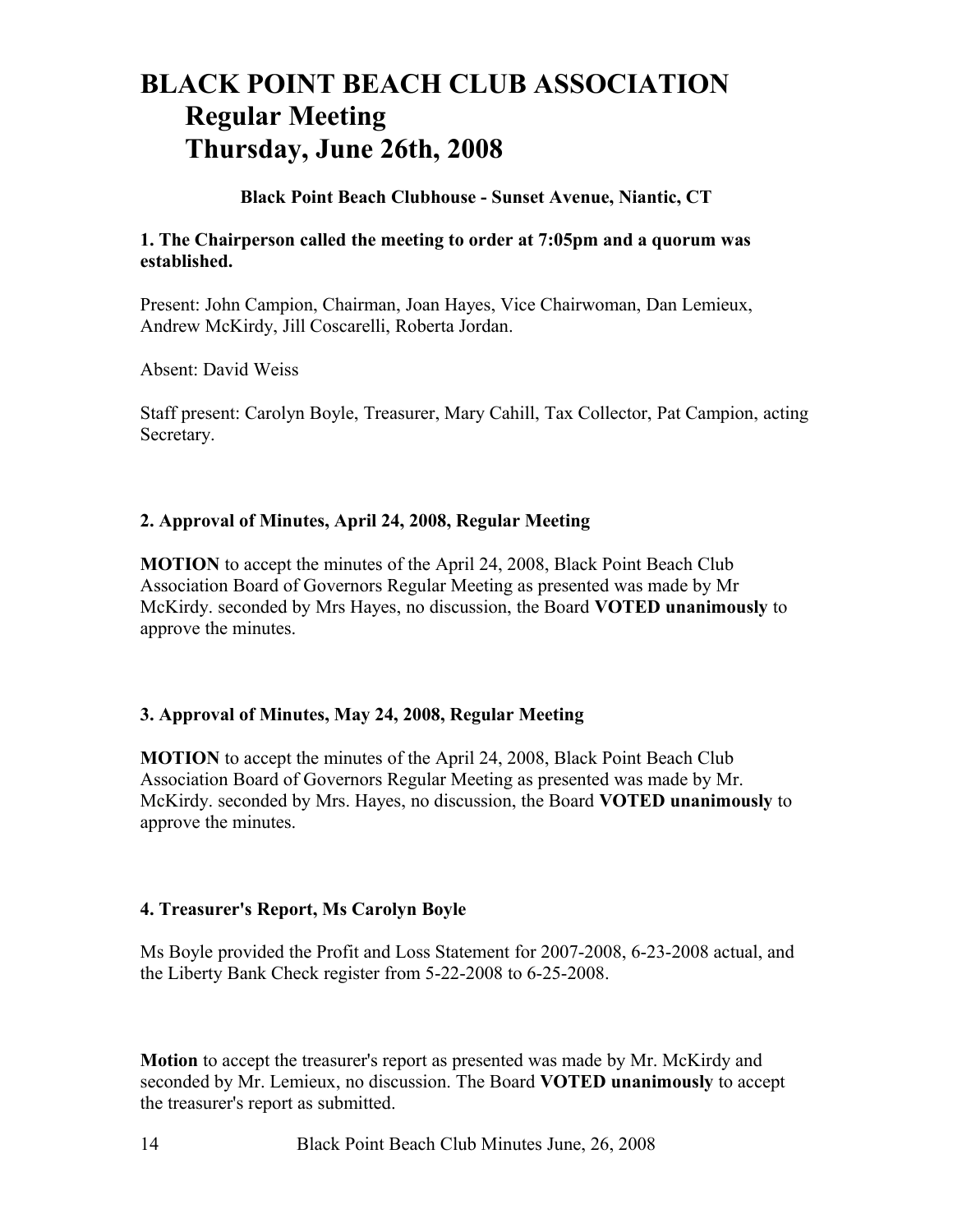#### **5. Members' Comment**

No comments were heard.

### **6. Chairperson's Report and Correspondence, Mr Campion**

Mr Campion read Mr McKirdy's letter of resignation effective June 27, 2008.

### **7. Manager's Report**

Mr Manifold sent a report to the members of the Board of Governors.

Re the rocks on the beach at the end of White Cap Rd, Bollo's property: the Board of Governors had previously sent a letter to M/M Bollo instructing the Bollo's to remove the rocks they placed on the beach which belongs to the Black Point Association. Mr Manifold has received a reply from the Bollo's.

Re floating ramp at Black Point kayak launch area: Mr Manifold has obtained a quote of \$4800.00 from the H.S. Plaut Environmental Co. for installing a floating ramp at the Black Point kayak launch area. The board felt there should be three bids for the work to be done and that the Capital Improvements Committee could start the permit procedure and get the three bids. There will still be a need for a walkway to get from the street to the proposed ramp.

Re maintenance of area around the club house: Mr Manifold is requesting the board's decision on the area near the clubhouse where trees and brush were cleared by Casey. Rocks and roots remain. H.S. Plaut Environmental Co. has given a price of \$1200.00 to work for 12 hours further cleaning the area. Once this is done the area should be able to be maintained routinely.

Mr Manifold has talked to some of the officers of the Black Point Women's Club about the cleanliness of the club house . Any future concerns should be communicated by the Women's Club to the beach manager.

Mr Manifold reported that the repairs done to the front of Mrs Vaninni's house were on the beach association right of way.

24 Black Point Beach Club Minutes June, 26, 2008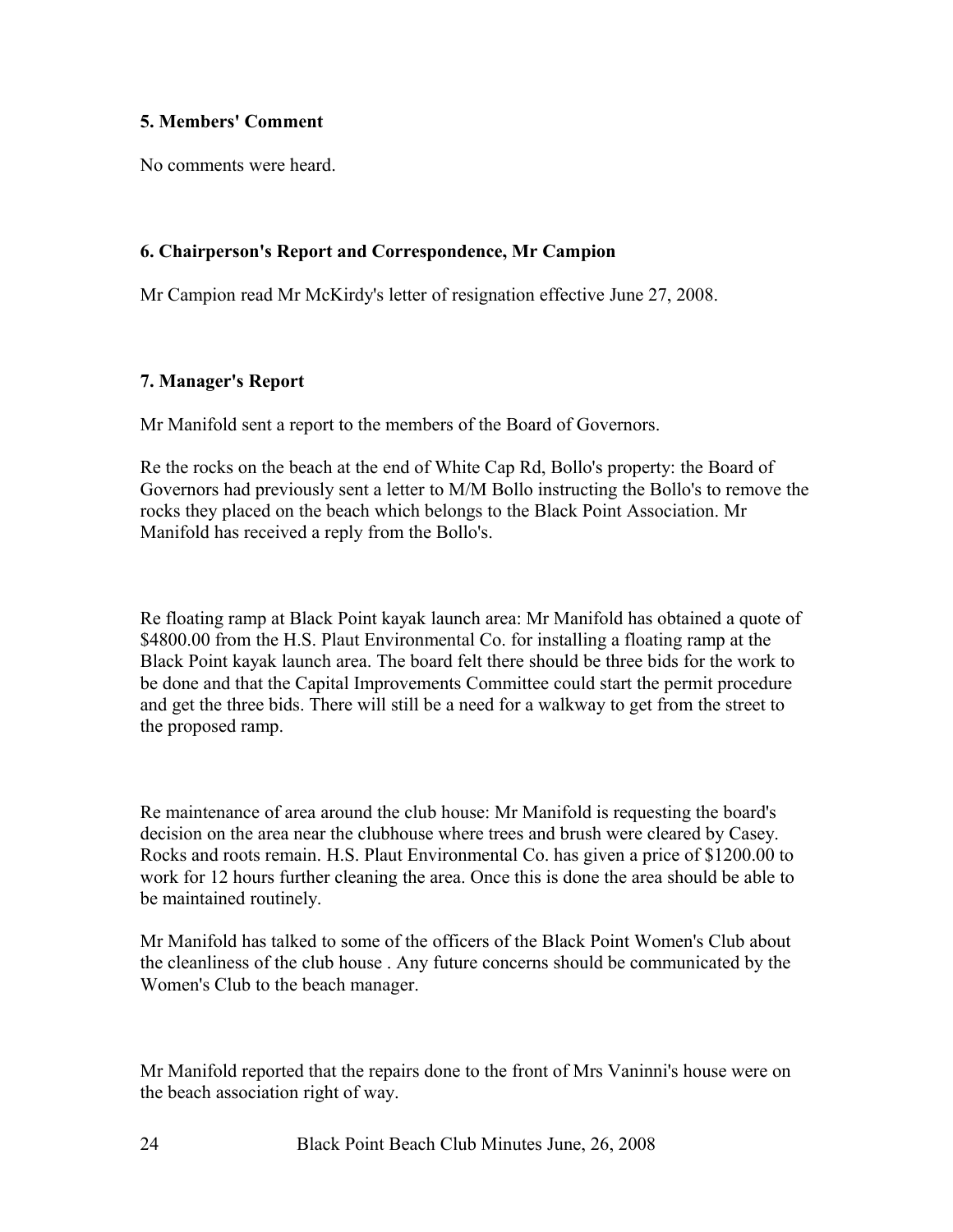**MOTION** to instruct the manager to contact State of Connecticut Department of Environmental Protection (DEP) to seek their assistance in effecting the removal of the rocks from the beach made by Mr McKirdy and seconded by Mr Lemieux.

**Discussion:** Previously the Board had stated their position that individuals cannot do things to Black Point property without approval from the Board of Governors. This is a matter of policy as well as an issue of establishing a precedent. The Board feels it is their responsibility to enforce and protect the property rights of all the members of the **Association** 

The board **VOTED unanimously** to instruct the beach manager to contact DEP.

**MOTION** to authorize Me Manifold to contract with Plaut to remove the roots, etc., up to \$1200.00 made by Mrs Hayes and seconded by Mrs Coscarelli. Board **VOTED unanimously** to accept.

**MOTION** to reimbursement \$50.00 to Mrs Vaninni for the work done near her house was made by Mr McKirdy and seconded by Mrs Hayes, no discussion, all in favor. Board **VOTED unanimously** to reimburse Mrs Vaninni.

## **Tax Collector's Report, Mrs Cahill**

Mrs Cahill was pleased to report that as of today over half of the taxes have been collected,

\$84,535.65 collected. She will consult with an attorney re delinquent taxes.

## **9. Committee Reports**

Assignments to committees:

Social Committee – Mrs Hayes, Chairperson, Mrs Coscarelli and Mr Weiss, members

Capital Improvements Committee – Mr Lemieux, Chairperson, Mr Campion, member

Administrative Committee – Mrs Jordan, Chairperson, Andy McKirdy/replacement, member

Adult activities - the board charges the social committee to explore more activities for adults, e.g., dinner dances, exercise classes, card games, biking, kayaking, etc, beyond the eight weeks of summer. The committee will work with the beach manager and the board